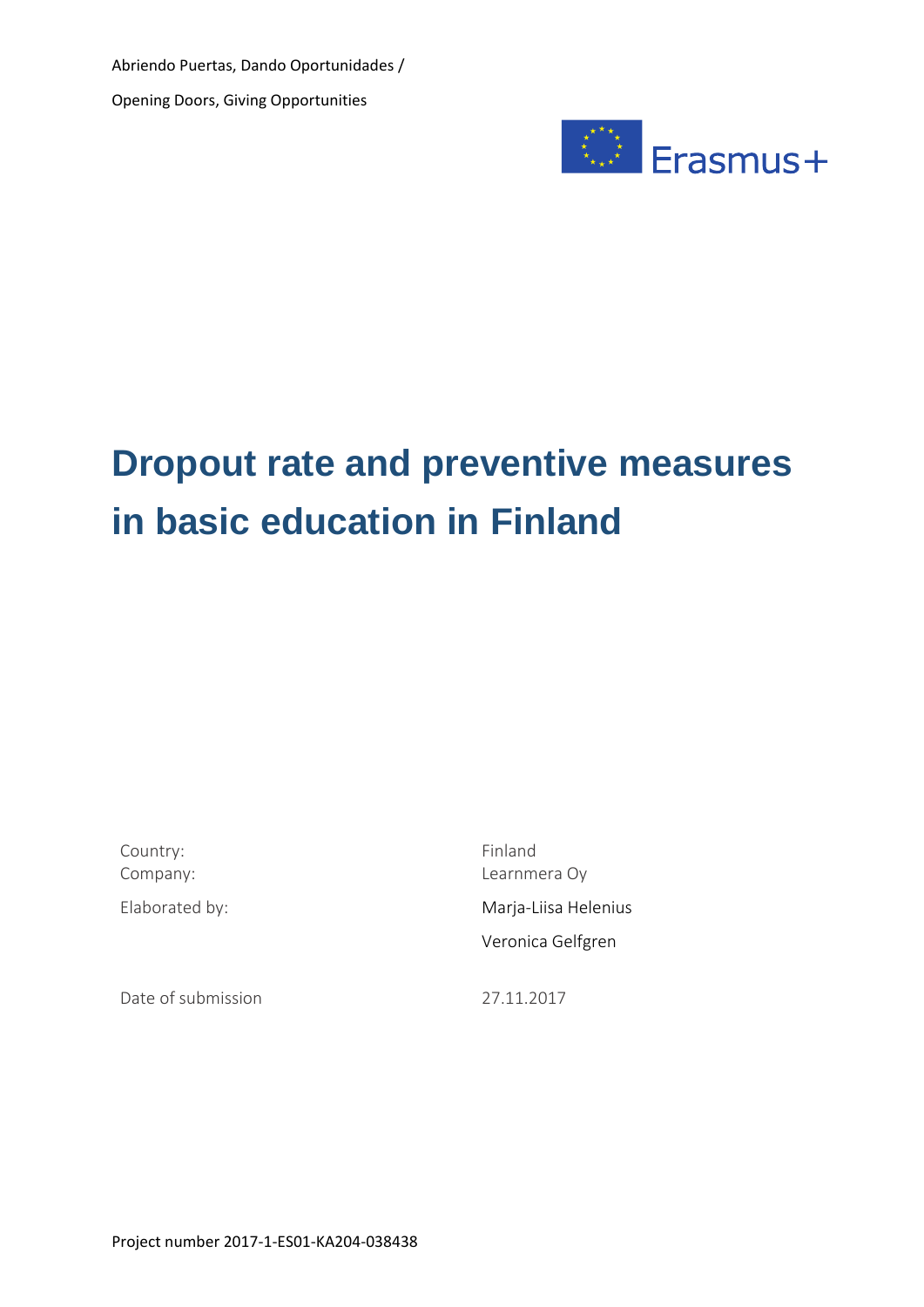

## Dropout rate and preventive measures in basic education in Finland

Finland has nine years of basic education (comprehensive school), and the dropout rate in basic education is very low. About 99.4 % of Finnish pupils will finish compulsory education i.e. comprehensive school, starting schooling at the age of 7. The Finnish school system has a strong focus on equity and on preventing low achievement, and schools work together with social and health care services to handle difficult situations for the students (divorce, violence, drugs, antisocial behaviour, crime). Due to preventive measures and the cooperation with authorities, the drop-out rate in Finnish comprehensive school is extremely low.

The Finnish school system also offers flexibility at upper secondary level between general and vocational education and training options that lead to tertiary education. Completion rates in upper secondary and tertiary are higher than the OECD average: 90% of 25-34 year-olds have attained at least secondary education (compared to the OECD average of 82%), and 39% have attained tertiary education (compared to the OECD average of 39%). (Education Policy Outlook Finland report by OECD)



No national target exists for the United Kingdom. The source dataset can be found here.

Source: <http://www.stat.fi/meta/til/kkesk.html>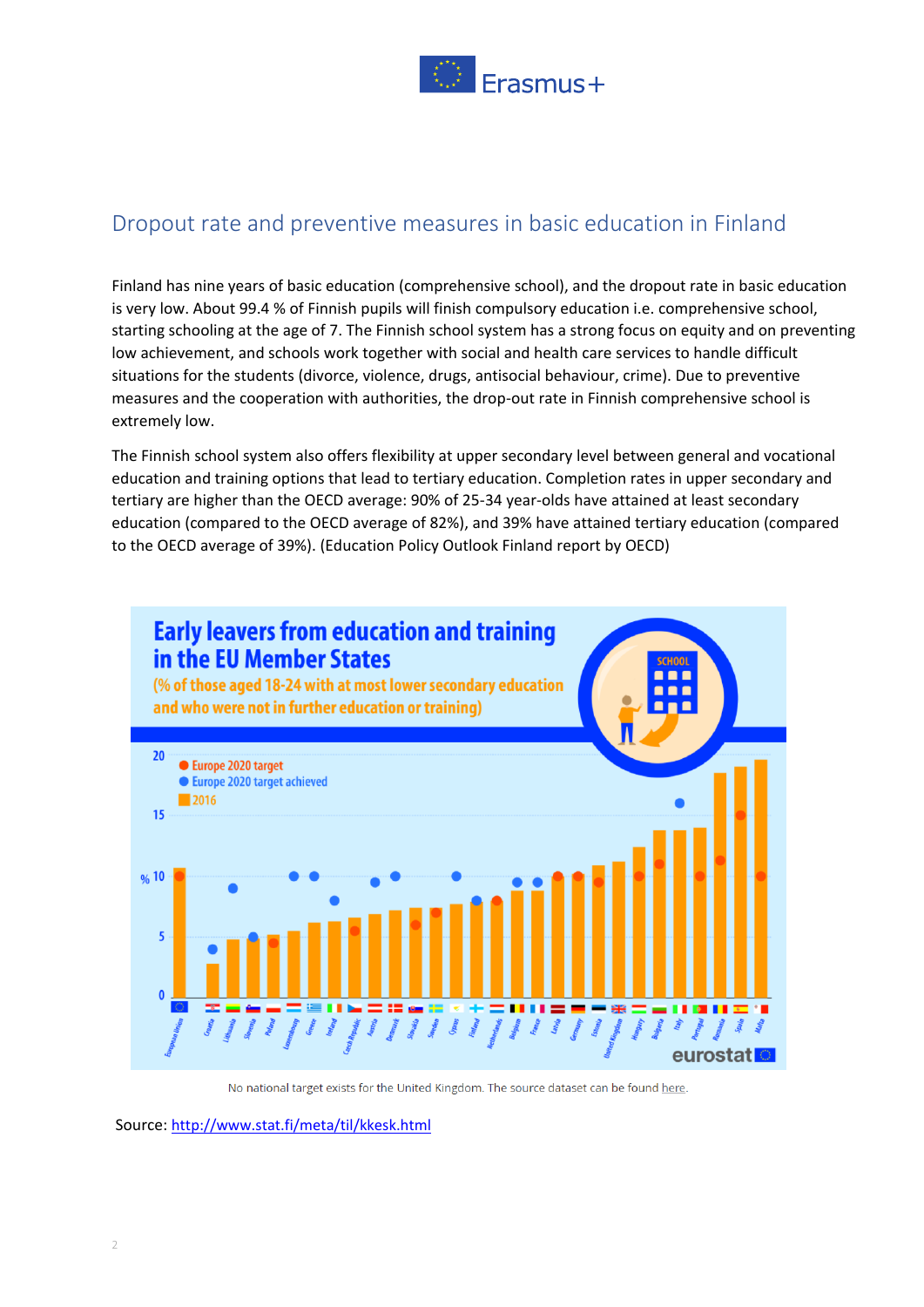

According to the *OECD Education Policy Outlook Report Finland*, Finland's high education performance is supported by system-level policies that encourage quality and equity. These are complemented by the efforts to reduce recent inequities in specific groups: large performance gaps can be observed between boys and girls and between native students and students with immigrant background. However, according to the OECD report and other statistics, the recent policy reforms have been successful and Finland's preventive approach to school failure tackles the issues well. The approach combines early recognition by teachers of low performance with wholesome support that involves both school and social welfare staff. Teachers are responsible for detecting issues and seeking appropriate support for the students. Early intervention and individualised support are the most important factors in preventing issues from becoming serious. All municipalities and larger schools have student welfare teams that include teachers, the school nurse, the school psychologist, the student counsellor, and the principal. Another key factor in the process is the high training and quality of teachers: teacher quality has been developed through strong initial teacher education on a master's degree level that includes practical experience. In Finland, many new methods regarding how to prevent and handle bullying in schools have also been implemented.



Percentage of 15-29 year-olds in education and not in education, by educational attainment and work status, 2011

NEET: Neither Employed, nor in Education and Training Source: OECD (2013), Education at a Glance 2013: OECD Indicators, OECD Publishing, Paris, http://dx.doi.org/10.1787/eag-2013-en.

#### Source: Education Policy Outlook Finland by OECD [http://www.oecd.org/edu/EDUCATION%20POLICY%20OUTLOOK%20FINLAND\\_EN.pdf](http://www.oecd.org/edu/EDUCATION%20POLICY%20OUTLOOK%20FINLAND_EN.pdf)

Further reforms include the transfer of early childhood education and care services from the Ministry of Social Affairs and Health to the Ministry of Education and Culture (2013). *Education and Research 2011- 2016: A development plan* aims to increase participation of students with immigrant background in preparatory education to improve their opportunity to finish upper secondary education, and *The National Core Curriculum for Instruction Preparing Immigrants for Basic Education* (2009) aims to support students with immigrant background in completing basic education. Also a *Curriculum Reform* was developed from early education (pre-primary) through upper secondary education, and the implementation started in 2016. *The Action Programme for Equal Opportunity in Education* (2013) aims to improve the situation of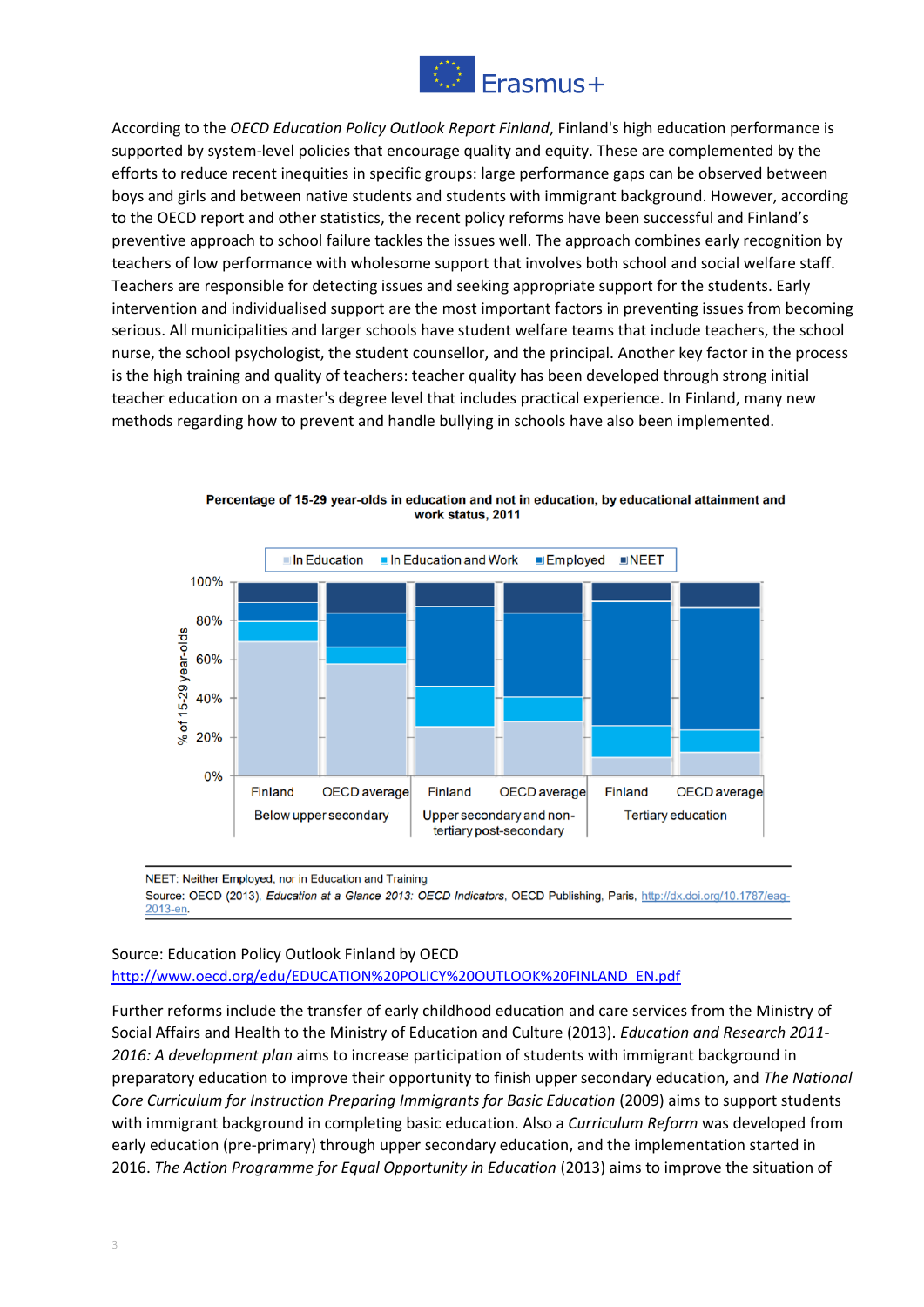

disadvantaged groups and to reduce gender differences and the impact of socio-economic background in education - including one year of preparatory education for immigrants (starting in 2014) to support students with immigrant background in upper secondary education. (Education Policy Outlook Finland report by OECD)

In the Finnish system, efforts are also being made to ensure completion of qualifications after basic education as well as employment for youth, and these efforts include launching the *Youth Guarantee* programme (2013).

# Drop-out statistics on secondary education level

According to statistics by Statistics Finland, dropping out of secondary education has been decreasing in the past few years for both men and women. There are still significantly more people who drop out of vocational education compared to upper secondary school (high school) education: in 2013-2014 there were 7.6 % who dropped out of vocational education and 3.4 % dropped out of upper secondary education (high school). In vocational sector the number of those dropping out completely out of vocational education was 6.9 % and in upper secondary education 1.6 %.



Drop-outs in upper secondary education, vocational education, higher education and university education in 200/2006-2014/2015.

Source <https://ec.europa.eu/epale/fi/content/toisen-asteen-koulutuksen-keskeyttaminen-vaheni>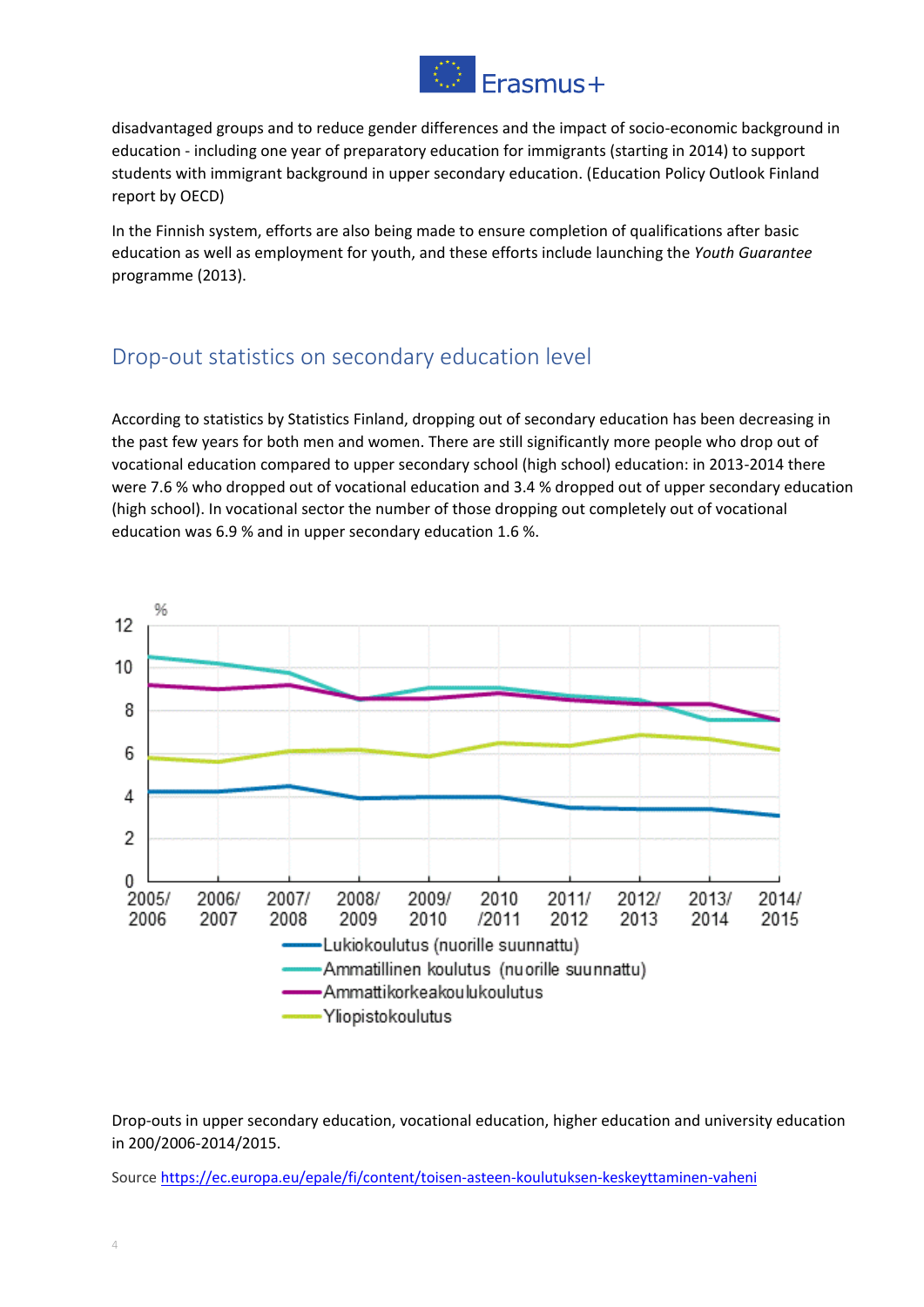

If those who changed educational sector (e.g. from upper secondary school to vocational education) are not calculated as drop-outs, the drop-out percentage is much smaller. Women changed educational sector slightly more often than men.

In 2014/2015, men dropped out of secondary education more often than women in all sectors. Most drop-outs for men was in higher education and for women in vocational education.

The fields that had the most drop-outs were in the field of natural sciences, tourism, restaurant and financial fields as well as natural resources and environment. Least drop-outs were in the field of general education i.e. upper secondary school education and social, health and sports fields.

43 % of those over the age of 18 who dropped out of upper secondary education continued degree studies in another education sector and 15 % started working. The corresponding numbers in vocational education were 10 % and 24 %, in higher education 22 % and 51 % and in university education 14 % and 56 %. (Statistics Finland).